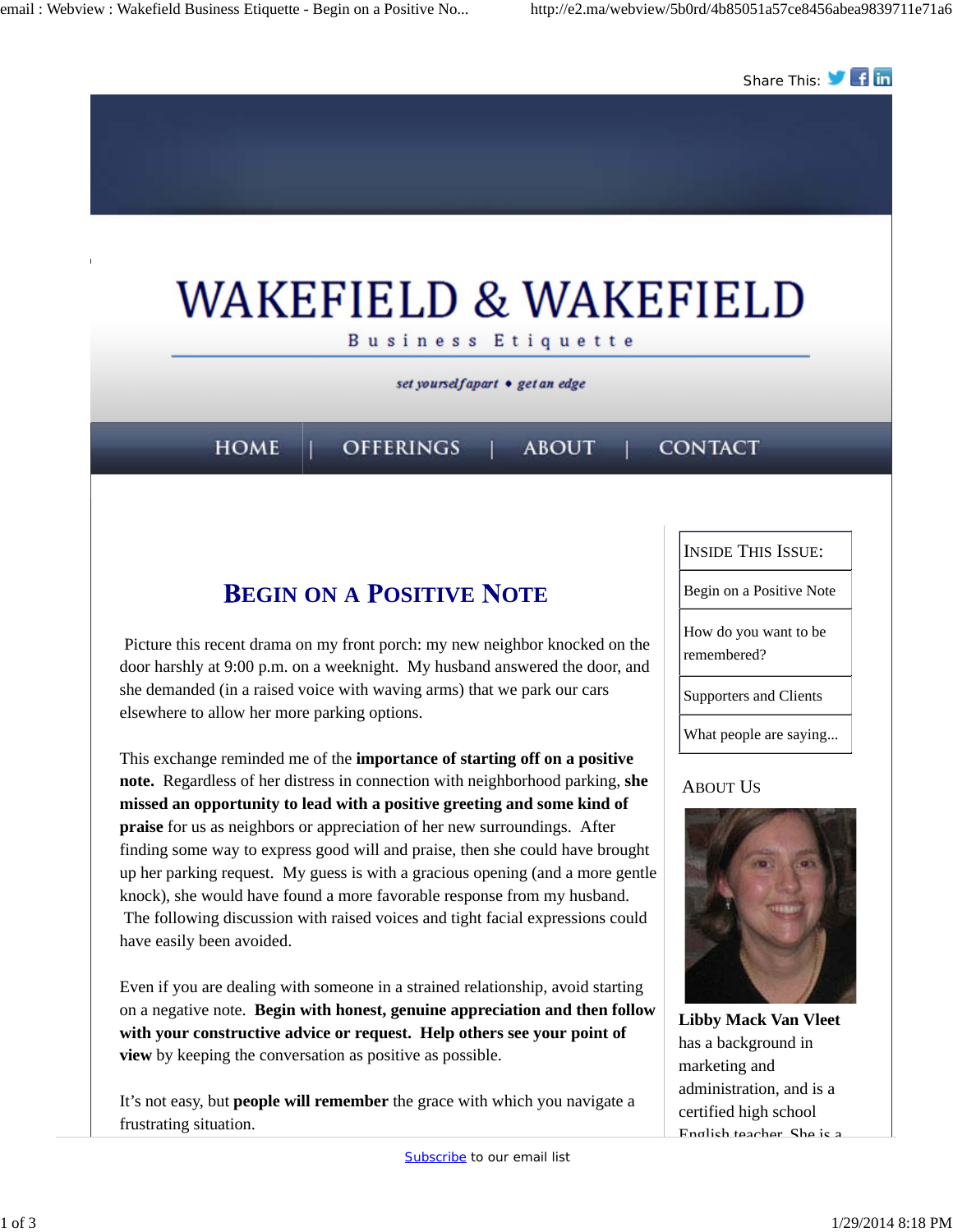**YOUR Business Etiquette Topics: Submit your thoughts and questions to libby@wakefieldetiquette.com. Libby will address your ideas in upcoming issues of our newsletter.**

### **OW DO YOU WANT TO BE REMEMBERED**

Libby Van Vleet and her father Wake Mack promote business etiquette. It is a smart and easy way to retain clients. Increase business earnings and sales. It is time to take your employees to the next level.



When you retain the services of Wakefield & Wakefield, be prepared for success as your staff members maximize their potential and exceed expectations.

Set yourself apart to get an edge. People will remember!

*For further information about Wakefield & Wakefield, contact Libby at 503-893-9253 or libby@wakefieldetiquette.com.*

## **UPPORTERS AND LIENTS**

#### *Thanks to all of our fabulous clients and supporters.*

- Arlington Club Speakers Corner Arlington Club
- CB Richard Ellis, Inc. Mike Wells, Managing Director
- Isler Northwest LLC Tania Gitch, C.P.A.
- National Charity League, Inc. Sarah Allen, Portland Chapter
- Perkins Coie LLP Stephen English, Partner Litigation
- Washington Trust Bank Linda Williams, President, Oregon Region

### **HAT PEOPLE ARE SAYING**

graduate of Colorado College and Chapman University.



**Wake Mack** is a former lawyer, local businessman and financial services development officer. He graduated from Notre Dame, Willamette College of Law, and served in the U.S. Marines Corps.

www.wakefieldetiquette.com 503-893-9253

#### WISE WORDS

"Life is not so short but that there is always time for courtesy."

*– Ralph Waldo Emerson*